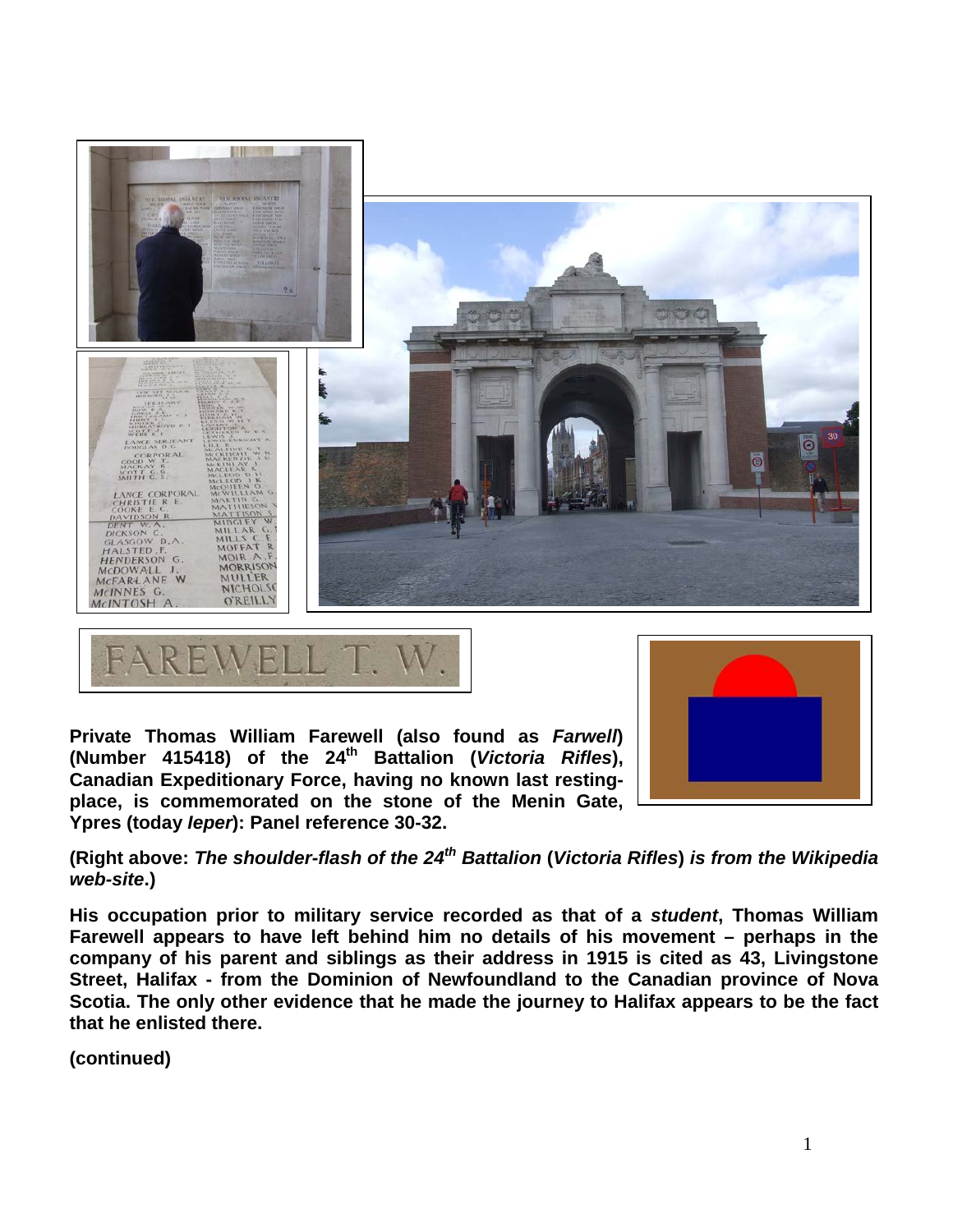**It was in the capital city of Nova Scotia that Thomas William Farewell presented himself for enlistment and was** *taken on strength* **by the 40th Battalion (***Nova Scotia***) – both confirmed by his first pay records. The date was August 10, 1915, and it was on this same day that he underwent a medical examination - which found him…***fit for the Canadian Over Seas Expeditionary Force* **- and then attestation.** 

Six days later, on August 16, the Officer Commanding the 40<sup>th</sup> Battalion, Lieutenant-**Colonel A.G. Vincent, concluded the enlistment formalities when he declared – on paper – that…***Thomas W. Farewell…having finally been approved and inspected by me this day…I certify that I am satisfied with the correctness of this Attestation\*.*

*\*The 40th Battalion had been mobilized on May 11 of 1915 at Camp Aldershot in Nova Scotia and had undergone its early training there but it had then been relocated to Camp Valcartier in Québec on June 21. Thus it may well be that Private Farewell travelled there, to Québec, during that six-day interim of August 10 to 16.*

**(Right:** *Canadian artillery being put through its paces at the Camp at Valcartier. In 1914, the main Army Camp in Canada was at Petawawa. However, its location in Ontario – but also at some distance from the Great Lakes – made it impractical for the despatch of troops overseas. Valcartier was apparently built within weeks after the Declaration of War***. – photograph (from a later date in the War) from** *The War Illustrated***)** 

**Two drafts from the 40th Battalion had already sailed before the parent unit itself crossed the Atlantic, but these were seemingly used upon arrival in England as re-enforcements for other units already serving on the Continent. It was on October 18, 1915, that Private Farewell and the main body of the Battalion took ship in the port of Québec – in the company of the 41st Battalion of Canadian Infantry – embarking onto His Majesty's Transport** *Saxonia\****.**

Canada sends More Men and Still More



*\*For some six months during the early days of the Great War, the vessel had served to accommodate German prisoners of war. In March of 1915 she then had reverted to service as a troop transport.* 

**(Right above:** *The image of the Royal Mail Ship Saxonia is from the Old Ship Picture Galleries web-site.)*

**The vessel sailed on the same date, to dock in the English south-coast naval port of Plymouth-Devonport ten days later,**  on October 28. Private Farewell's 40<sup>th</sup> Battalion was then **transported by train to the fledgling Canadian military camp then being established in the vicinity of the villages of Liphook and Bramshott – to which latter community the camp owed its name - in the southern English county of Hampshire.** 

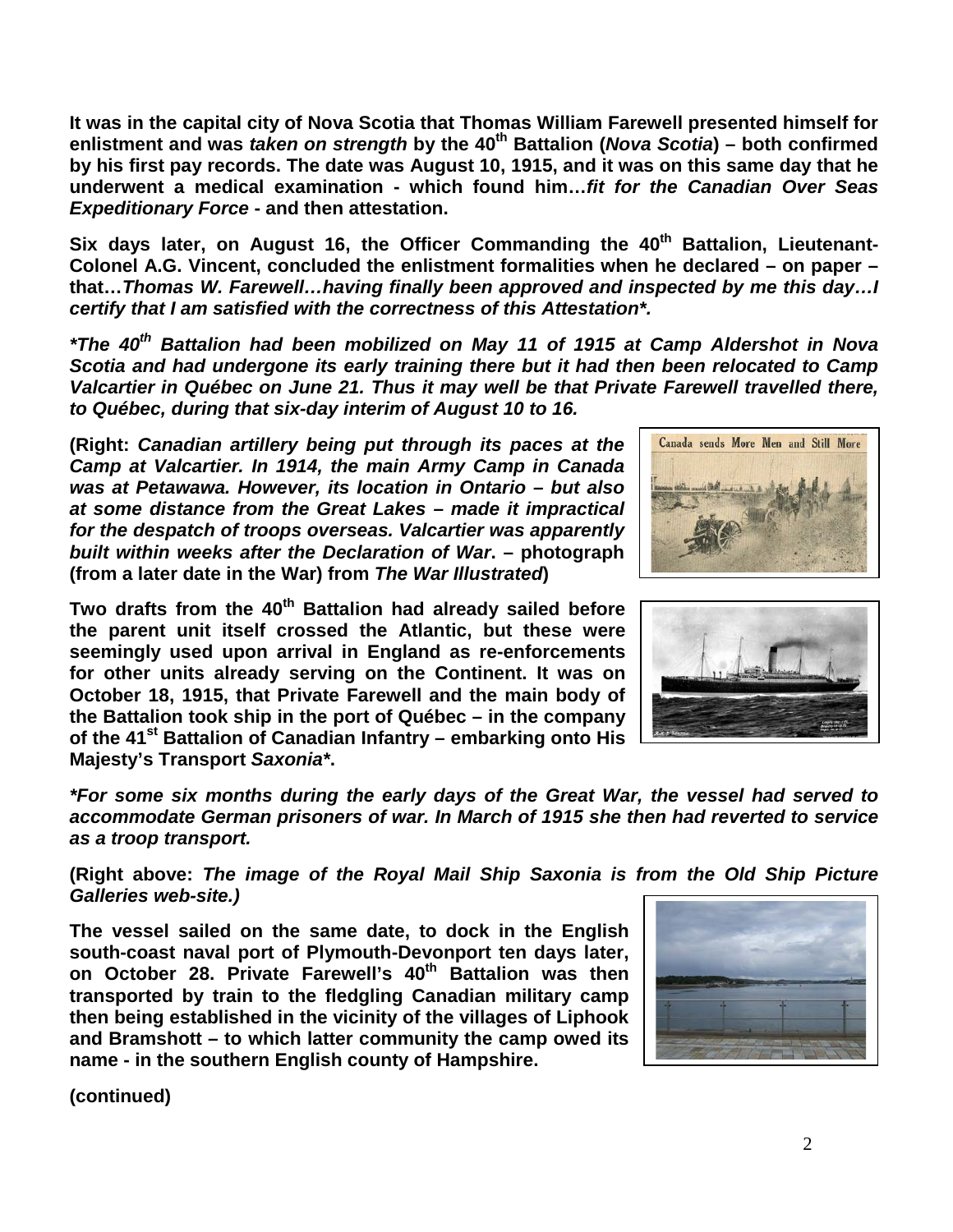**The 40th Battalion was apparently the first Canadian unit to be stationed there.** 

**(Preceding page:** *The harbour of Plymouth-Devonport as it was almost a century after the Great War – a lot less busy nowadays* **- photograph from 2013)**

**(Right:** *Royal Canadian Legion flags amongst others adorn the interior of St. Mary's Church in the English village of Bramshott.* **– photograph from 2016)**

**But for exactly how long the unit** *remained* **posted at** *Camp Bramshott* **is not clear: the 40th Battalion, originally destined to be a unit of 9th Canadian Infantry Brigade of the soon-to-be 3rd Canadian Division, apparently soon afterwards would become re-designated as a reserve battalion and was then to be transferred to the Kentish coast, to** *East Sandling Camp\****. When exactly this transfer came about is not clear, but it may well have been as early as February of 1916, as some individual medical reports show.**

*\*Before the end of the Great War, Canada was to have despatched overseas two-hundred fifty battalions – although it is true that a number of these units, particularly as the conflict progressed, were below full strength. At the outset, these Overseas Battalions all had aspirations of seeing active service in a theatre of war.*

*However, as it transpired, only some fifty of these formations were ever to be sent across the English Channel to the Western Front. By far the majority remained in the United Kingdom to be used as re-enforcement pools and they were gradually absorbed, particularly after January of 1917, by units that had by then been designated as Canadian Reserve Battalions.*

*East Sandling* **was a subsidiary of the large Canadian military complex of** *Shorncliffe* **which had seen the arrival and departure through its gates of the 2nd Canadian Division on its way to the Continent in September of 1915. It was also to witness the transfer of units of the 3rd Canadian Division during the autumn of 1915 and the winter which followed, as they left England through the nearby harbour and town of nearby Folkestone, to disembark some two hours later in Boulogne on the French coast opposite.**

**(Right above:** *Little remains of Shorncliffe Military Camp today apart from a barracks occupied by Gurkha troops. The Military Cemetery almost alone serves as a reminder of the events of a century ago.* **– photograph from 2016)**

**Private Farewell,** *struck off strength* **by the 40<sup>th</sup> Battalion, was now to follow in the footsteps of those other units, sailing for France during the night of March 15-16, 1916. On that latter date he reported to the Canadian Base Depot established by that time in the vicinity of the French industrial city of Le Havre, situated on the estuary of the River Seine. He was there**  *taken on strength* **by the 24th Battalion (***Victoria Rifles***).**







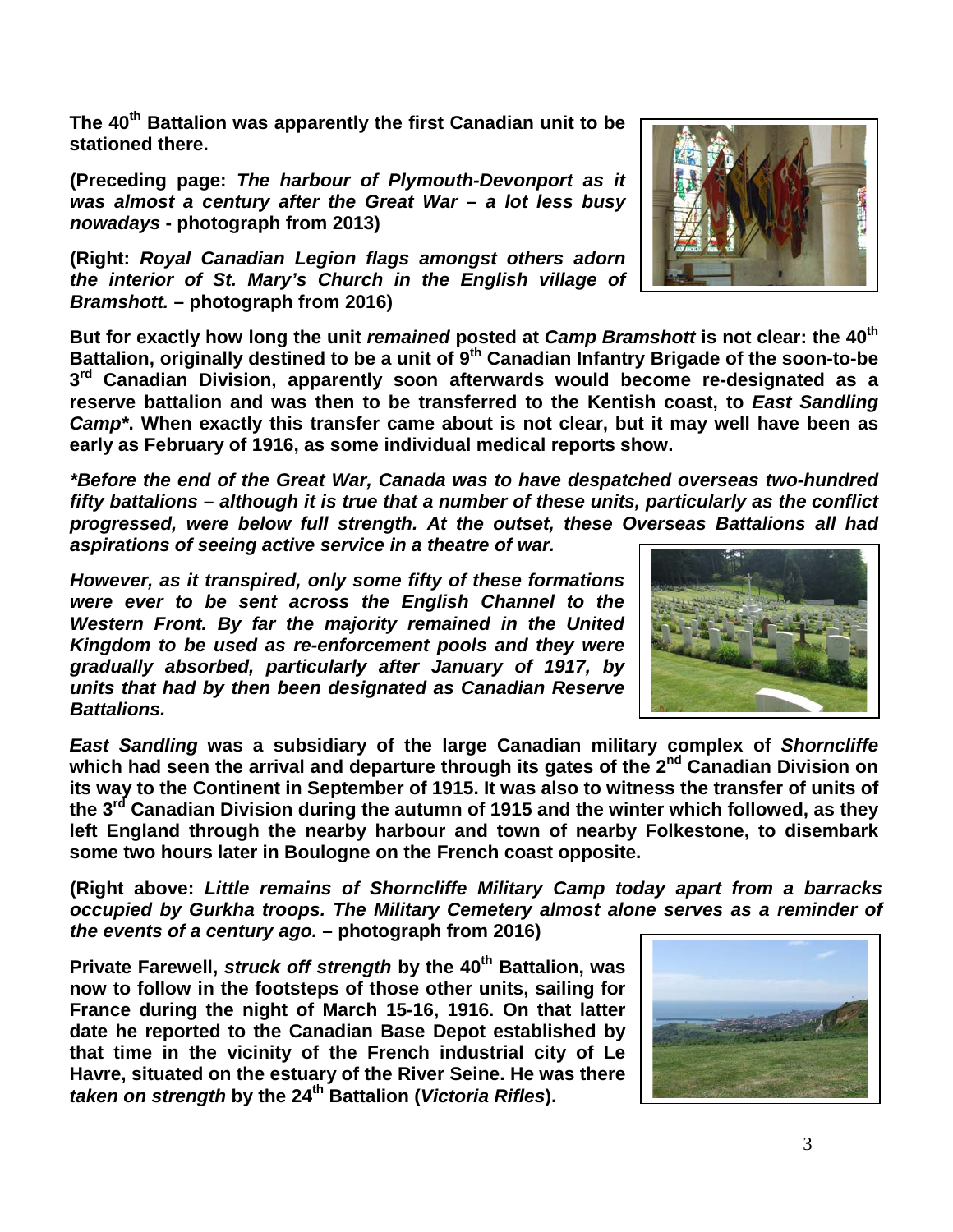**(Preceding page:** *A view of the coastal town of Folkestone almost a century later as seen from the top of the white cliffs of nearby Dover* **– photograph from 2009)**

**(Right:** *An image of the French port of Boulogne at or about the time of the Great War* **– from a vintage post-card)**

**Two days afterwards he was despatched from there to join his new unit in the field…and two days later again, on March 20, his personal dossier records him as having** *done* **so – although the Battalion War Diary does not. It was on a day on which the 24th Battalion was being relieved to fall back into Brigade Reserve in the area of** *Royal Engineers Farm***, to the south of the Belgian city of Ypres.**

**(Right:** *R.E. Farm Cemetery with its one-hundred sixty-nine dead, is only one of the many burial-sites to be found in the fields of Flanders* **– photograph from 2015)**





**\* \* \* \* \***

**A component of the 5th Canadian Infantry Brigade, itself an element of the Canadian 2nd Division, the 24th Battalion (***Victoria Rifles***) was a Montreal-based unit with a history which dated back to 1862. After mobilization it had sailed to Great Britain from Canada in May of 1915, and had been transferred with the 2nd Division to France, then to the**  *Kingdom of Belgium***, in September of the same year. There it**  was to serve with the 5<sup>th</sup> Canadian Infantry Brigade to the **south of the** *Ypres Salient* **in a sector between the already battered city of Ypres and the Franco-Belgian border.**



**(Right above:** *An aerial photograph, taken in July of 1915, which shows the shell of the medieval city of Ypres, an image entitled Ypres-la-Morte* **(Ypres the Dead)** *– By the end of the conflict there was little left standing. –* **from** *Illustration***)**

**\* \* \* \* \***

**It was to be six months after the arrival of the 24th Battalion parent unit on the Continent that Private Farewell was ordered to report to it as a re-enforcement. Those six months had been for the most part a relatively placid period for all the Canadian soldiery stationed at the time in the** *Kingdom of Belgium***. After Private Farewell's arrival, that calm was to last but another two weeks.**

**It was to be in early April of 1916, more than six months following its arrival on the Continent, that the 2nd Canadian Division was now to undergo its baptism of fire in a major infantry operation.**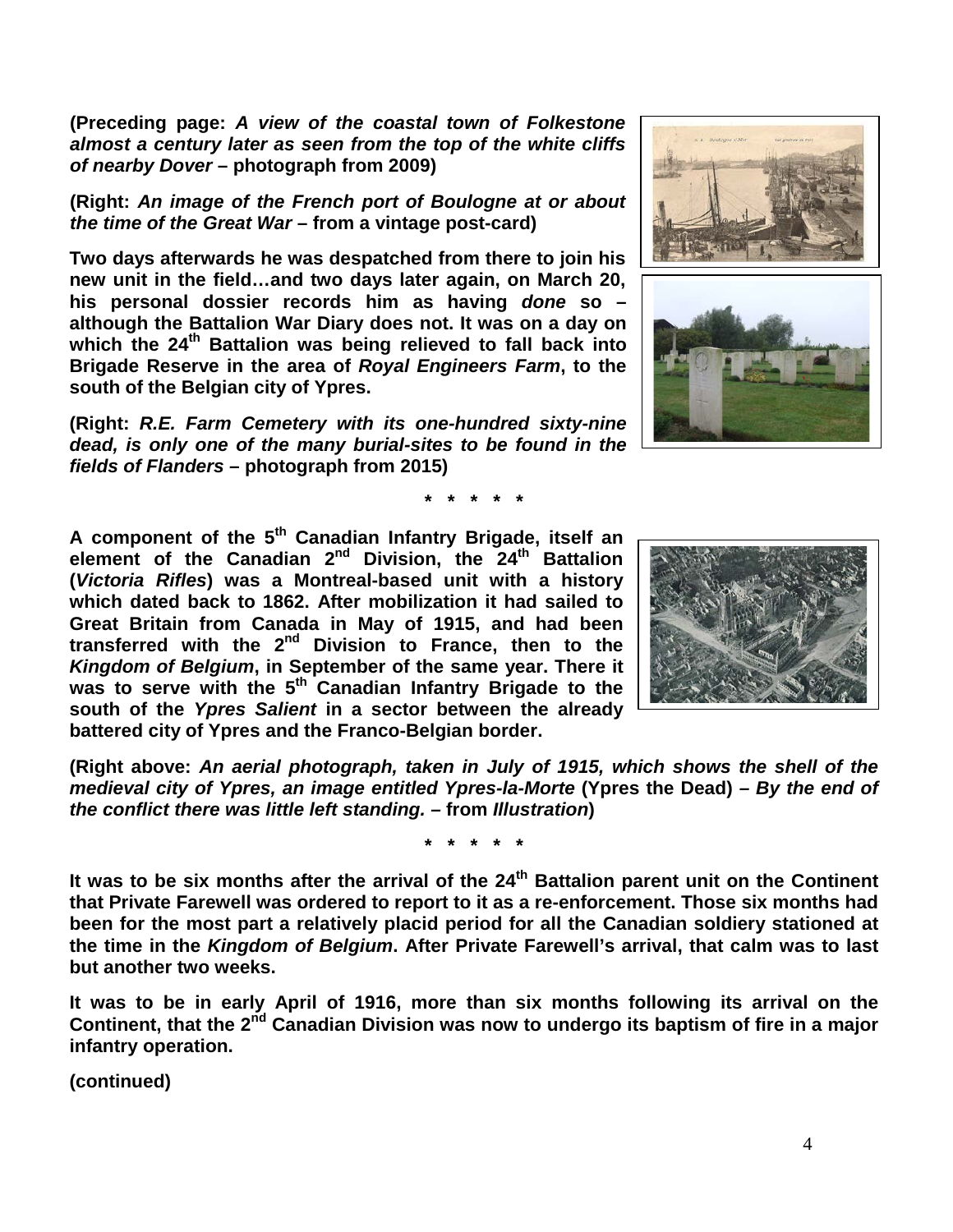**The place was in the area of the village of St-Éloi where, on the 27th day of March, the British had detonated a series of mines under the German lines and then had followed up with an infantry attack. The foreseen role of the newly-arrived Canadian formation was to then capitalize on the presumed British successes, to hold and to consolidate the newlywon territory.**

**However, the damage done to the terrain by the explosions, the often putrid weather which was to turn the newly-created craters into ponds and the earth into a quagmire, and then a resolute German defence, had greeted the Canadian newcomers who were to begin to take over from the by-then exhausted British on April 3-4.** 

**Two weeks later the Germans had won back the lost territory and had inflicted severe losses on the Canadians.**

**(Right below:** *An attack in the aftermath of the exploding of a mine under enemy lines* **– from** *Illustration***)**

**The** *Action of the St. Eloi Craters* **had not been a happy experience for the novice Canadians. The 24th Battalion, however, according to its War Diary, had not been heavily involved and the majority of its casualties at the time had been due to artillery fire. Apart from repelling a German bombing party on April 15, the unit had been engaged in very little of the infantry action.**



**Six weeks following the episode at St-Éloi there had then been the confrontation at** *Mount Sorrel***. This had involved principally the newly-arrived Canadian 3rd Division\* but a number of other units from the 1st and 2nd Canadian Divisions, since the situation at times was to become critical, had also subsequently played a role.**

*\*The Canadian 3rd Division officially came into being at mid-night of December 31, 1915, and January 1 of 1916. However, unlike its two predecessors, it was formed on the Continent, some of its units having already been on active service there for months. Others did not arrive until the early weeks of 1916, thus it was not until March of that year that the Division was capable of assuming responsibility for any sector. When it eventually did, it was thrust into the south-eastern area of the Ypres Salient.*

**On June 2 the Germans had attacked the only high ground in the** *Ypres Salient* **which remained under Canadian (and thus also British) control. This was in a sector to the south-east of the city of Ypres itself, the area including the village of** *Hooge***,**  *Sanctuary Wood***,** *Railway Dugouts***,** *Hill 60***,** *Maple Copse* **and also the promontory which since that time has lent its name – in English, at least - to the action,** *Mount Sorrel***.**

**(Right:** *Remnants of Canadian trenches dating from 1915-1916 at Sanctuary Wood* **– photograph from 2010)**

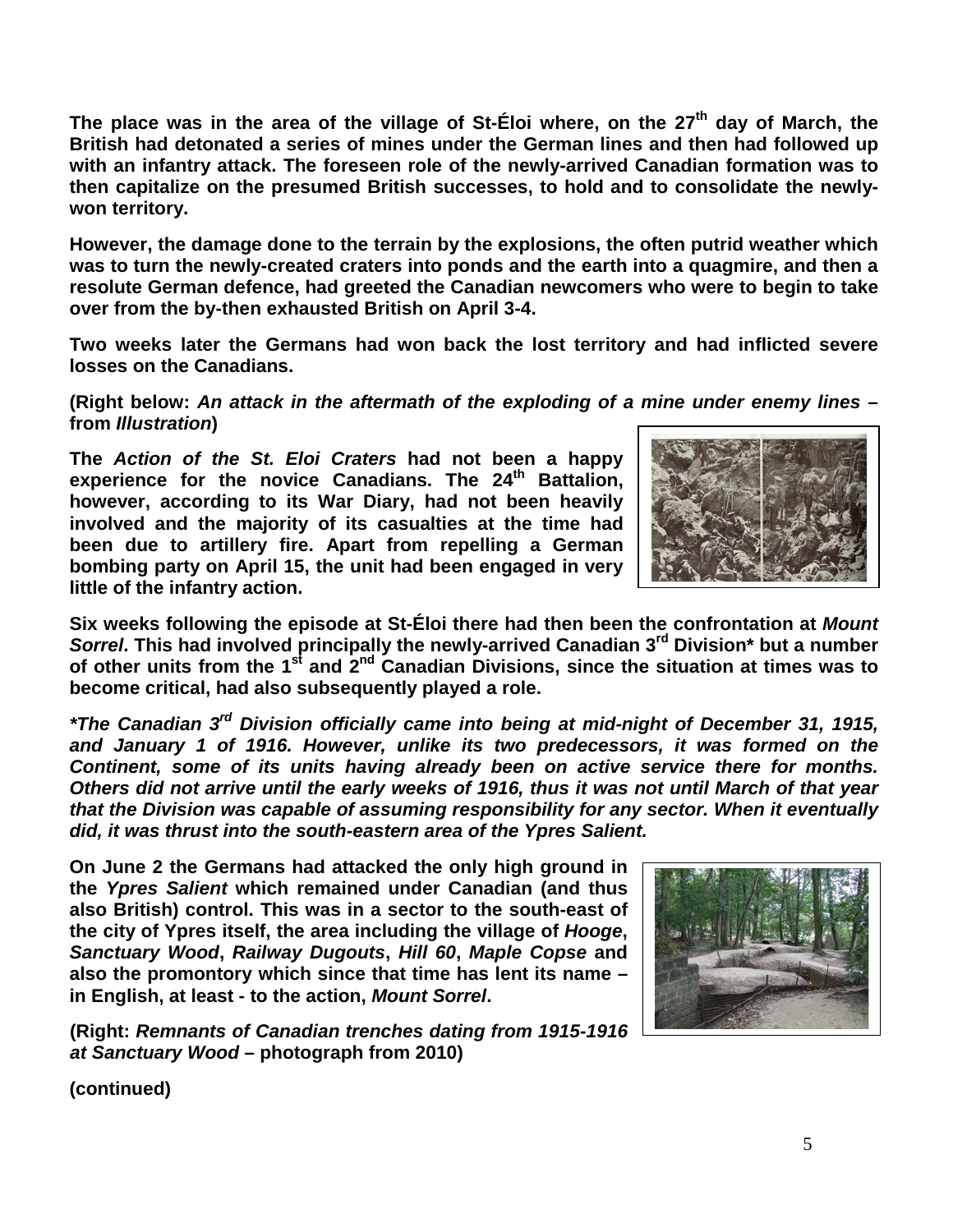**The enemy, preceded by an intense barrage, had overrun the forward Canadian positions and for a while had breached the Canadian lines. However, the Germans had been unable to exploit their success and the Canadians were able to patch up their defences.** 

**Sir Julien Byng's\* hurriedly-contrived counter-strike of the following day, however, delivered piece-meal, poorly supported by artillery and badly co-ordinated, had proved a costly disaster for the Canadians.**

*\*The British-appointed Commander-in-Chief of the Canadian Corps.*

**(Right above:** *The Canadian Memorial which stands atop Mount Sorrel just to the southwest of the city of Ypres* **(***today Ieper***)** *whose spires and towers may be perceived in the distance* **– photograph from 1914)**

**The 24th Battalion was not to play a leading part in the action at** *Mount Sorrel***. Uninvolved during the early days, the unit moved forward into the front-line trenches in the area of**  *Maple Copse* on June 7, there to remain until relieved on the 11<sup>th</sup>. Thus neither did it **participate in the closing stages of October 12-13.**

**The Battalion was not to escape without casualties however. Once again these were caused mostly by German gun-fire, particularly at the time when it was moving forward towards** *Maple Copse* **on June 7, one platoon incurring twenty-three casualties in a single extremely heavy bombardment and thus almost ceasing to exist.**

**The 24th Battalion (***Victoria Rifles***) War Diary entry for June 11, 1916, reads as follows:** *ZILLEBEKE FRONT - Intense and intermittent bombardment of our trenches all day with quick & effective retaliation by our guns. Relieved at 12 MN by 2nd Cdn. Bn. Our patrols captured one German prisoner of 121st Reg't. Wurtenburgers.*

**There is no mention of casualties. However, there appears to have been at least one…**

**(Right:** *Maple Copse, the scene of heavy fighting in June of 1916, and its cemetery wherein lie numerous Canadians* **– photograph from 2014)**

**(Right below:** *Railway Dugouts Burial Ground (Transport Farm) today contains twenty-four hundred fifty-nine burials and commemorations.* **– photograph from 2014)**

**Casualty report:** *"Killed in Action" – During a bombardment by the enemy of the trenches in the vicinity of Maple Copse, he was struck by a piece of enemy 5.9 shell and instantly killed.*